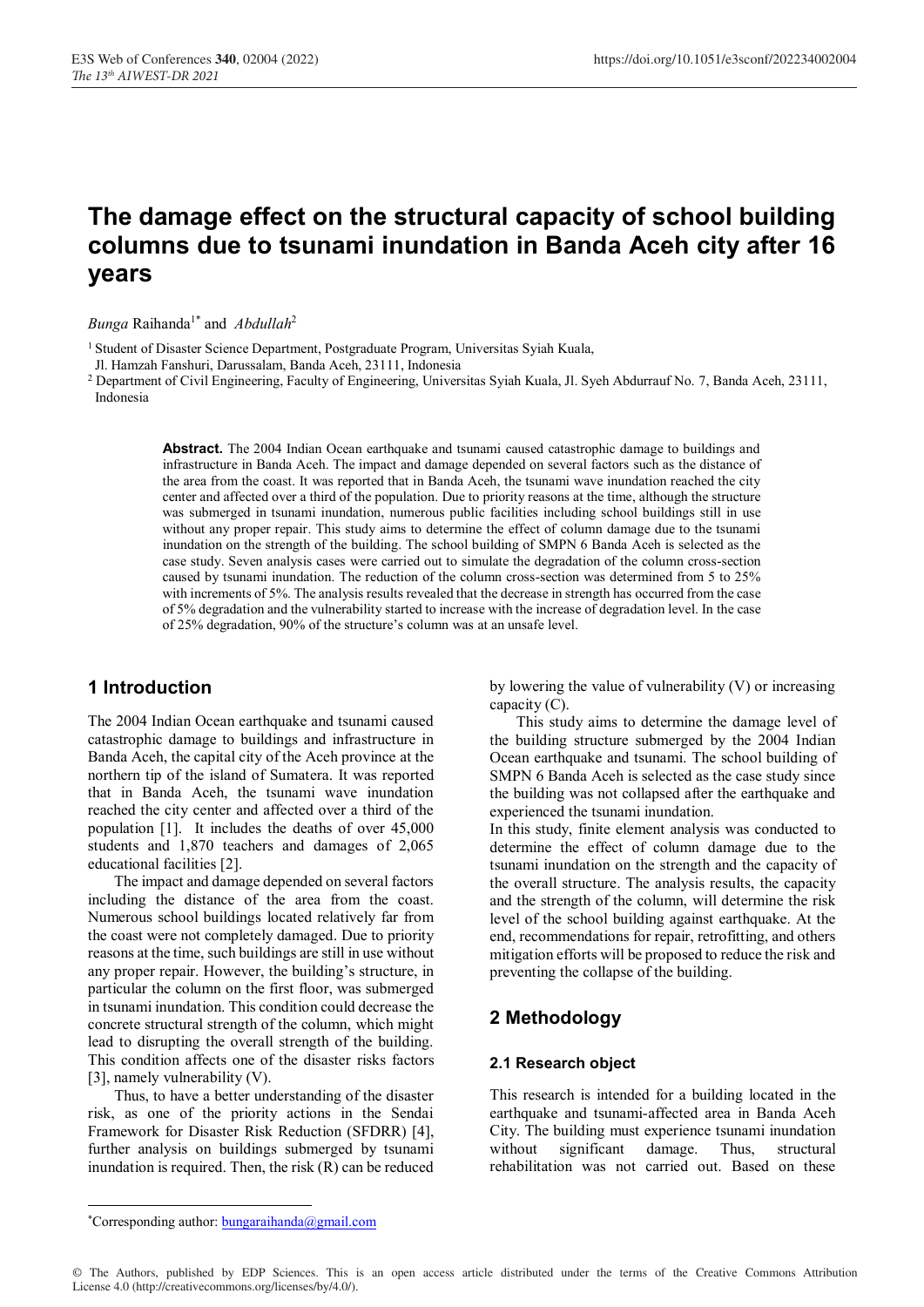conditions, the school building of SMPN 6 Banda Aceh was selected as the research object.

#### **2.2 Building assessment**

Field surveys were carried out at SMPN 6 Banda Aceh to collect building structure data. During the survey, direct observation was also done to assess the current condition of the building. The data obtained from the survey are as follows,

- 1. The location coordinate of the building is : 05°34'03" North Latitude - 95°20'37" East Longitude
- 2. Year of construction : 2001
- 3. Construction type : Reinforced concrete (RC)
- 4. Number of floors : 2 stories<br>5. Stories height : 4 meters
- 5. Stories height
- 6. Structural dimensions :
- Columns : rectangular column with 300×300 mm and  $300\times400$  mm
- Beams : rectangular beams with  $250 \times 400$  mm and 300×500 mm
- 7. Concrete property : (fc') 20,75 MPa
- 8. Steel strength :
- Longitudinal :  $fy = 400 \text{ MPa}$ ,  $fu = 550 \text{ MPa}$ Transversal :  $fy = 240 \text{ MPa}$ ,  $fu = 370 \text{ MPa}$

#### **2.3 Visual observation of column damage**

Direct observations at the SMPN 6 Banda Aceh building revealed that the concrete portion of the column which was submerged by the tsunami has cracked. Moreover, some of the concrete covers have peeled off and the exposed reinforcement was corroded. These conditions are shown in Fig. 1.

#### **2.4 Finite element model of the structure**

The building's structure was modeled by using the structural analysis software SAP2000. The structure was assumed to have a similar design as a reinforced concrete with open structures, in other words, frames with very minimal wall infill. Then, the structure data was input into a model in SAP2000 analysis. The building image is shown in Fig. 2 and the finite element (FE) model of the structure is shown in Fig. 3. In this building, two types of columns are used. The location of the column is illustrated in Fig. 4.

### **2.5 Load condition**

In this study, the applied loading and the combination of factored loads is carried out according to Indonesian Building Code (SNI) as a reference. The load was applied depending on the analysis cases. For the case of the building at the time it was built, the general loading standard from SNI 1727-1989 [5] and the special earthquake loading standard from SNI 1726-2002 [6] were applied. For the case of the existing conditions, the loading was referred to the latest SNI, where general loading standard from SNI 1727-2020 [7] and the

earthquake-specific loading from SNI 1726-2019 [8] were applied.

The earthquake loading used in the spectrum response analysis was in the form of spectral plots. The earthquakes loading based on the building code of SNI 1726-2002 and SNI 1726-2019 are shown in Fig. 5 and Fig. 6, respectively.

#### **2.6 Tsunami inundation height**

According to the research conducted by Iemura *et al* (2008) [9] in building the Tsunami Height Memorial Poles in Banda Aceh and Aceh Besar, the tsunami inundation at SMPN 6 Banda Aceh is 1.80 m high with a distance to the coast of about 3.85 Km. The tsunami memorial pole at SMPN 6 Banda Aceh is shown in Fig. 7.



loss

(c) Corroded reinforcement

**Fig 1.** Column conditions



**Fig 2.** School building



**Fig 3.** FE 3D model of the structure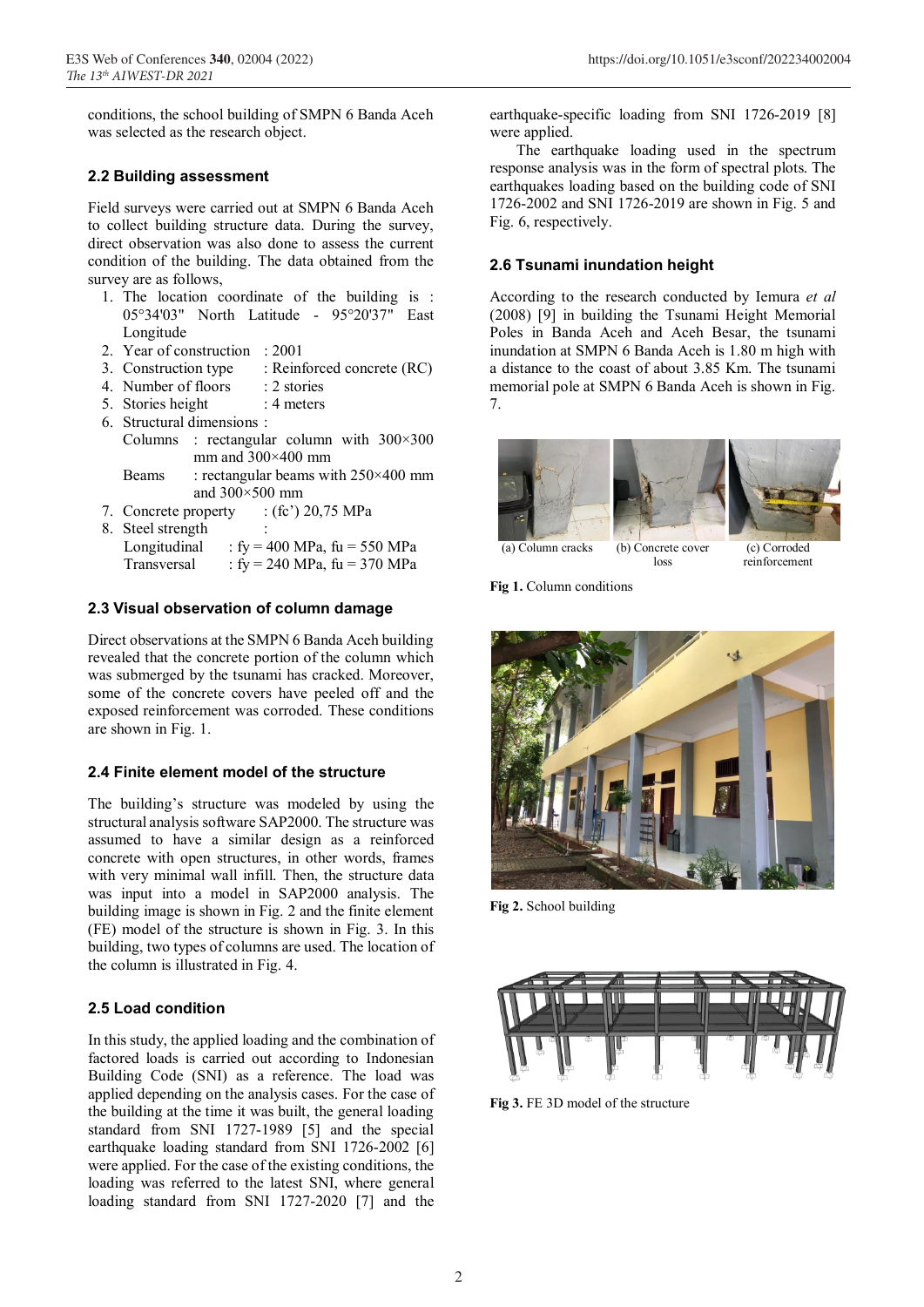

**Fig 4.** Column plan



**Fig 5.** Spectrum of SNI 1726-2002



**Fig 6.** Spectrum of SNI 1726-2019



**Fig 7.** Tsunami memorial pole in SMPN 6 Banda Aceh

#### **2.7 Analysis cases**

In actual condition, the column was built following the cross-section of the design size. Then, since the column was submerged by tsunami inundation and was not repaired, the degradation of column section, cracking, and cover loss is unavoidable. The column cross-section sizes gradually decreased and lead the reinforcement to corrode.

To simulate the effect of degradation of the column cross-section caused by tsunami inundation, seven scenario of analysis cases were carried out as illustrated in Fig. 8. The degradation of the column size was carried out sequentially to evaluate the capacity of the building structure. The reduction of the column cross-section was determined from 5 to 25% with increments of 5%. The degradation percentage of column cross-section were applied on each side of the width and depth.

Case 1 wasthe condition of the column cross-section following the design size and the applied earthquake loading from SNI 1726-2002 was used. Case 2 was the condition of the column cross-section following the



**Fig 8.** Column degradation included in the analysis

design size but the special earthquake loading from SNI 1726-2019 was used. Case 3 to 6 was analyzed by reducing the cross-sectional size of the column due to concrete cover deterioration caused by tsunami inundation. In case 7 the analysis was carried out with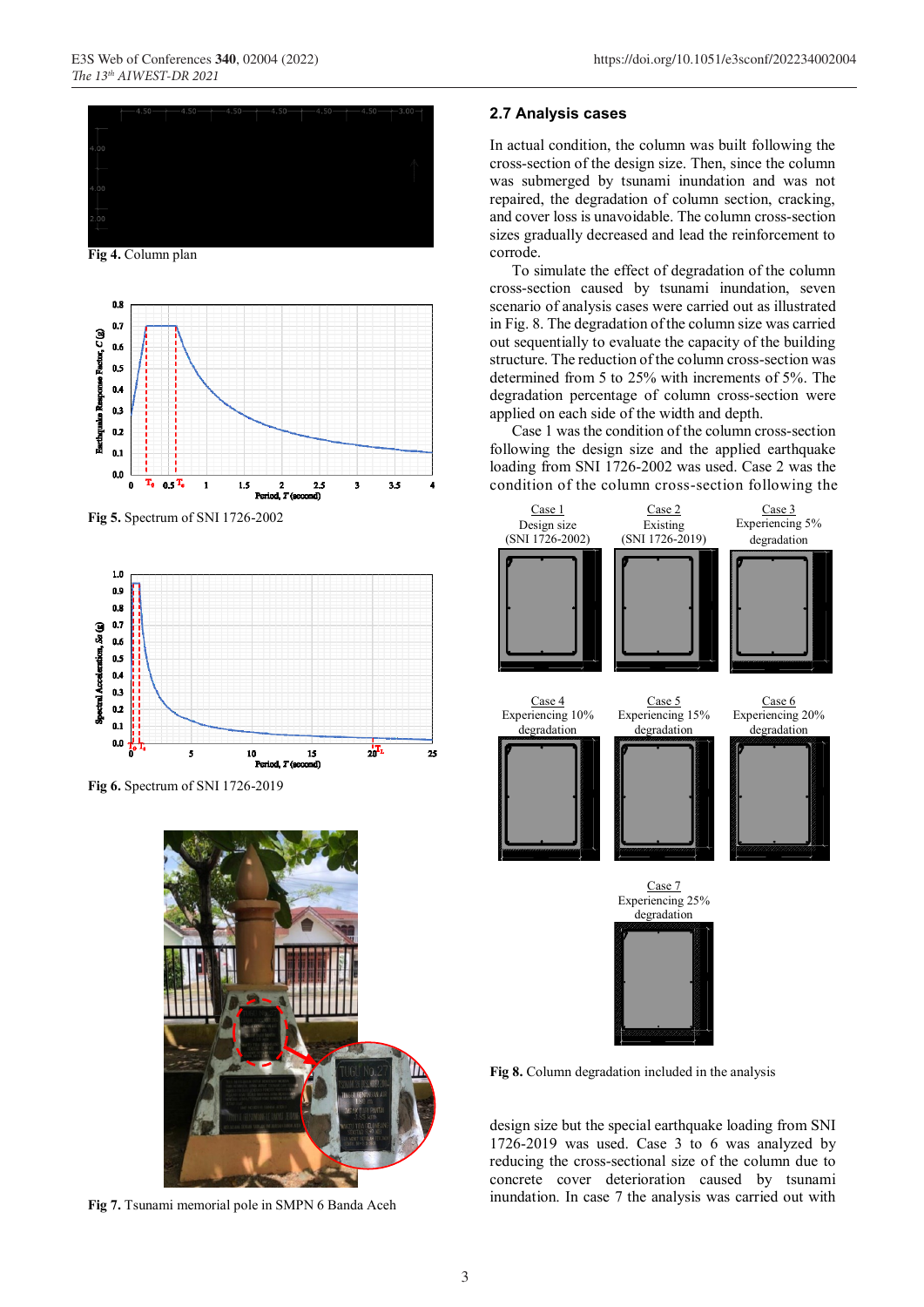complete loss of the concrete cover, and the degradation of the size of the reinforcement due to corrosion.

Case 7 was carried out to simulate the above conditions. In this case, the column was experienced complete concrete cover loss and the reinforcement started to corrode. Thus, it was required to reduce the cross-sectional areas of the reinforcement in the analysis. The reduction in the reinforcement crosssection due to corrosion of 5.64 μm/yr was used in the analysis referred to the research conducted by Al-Hadi (2016) [10].

## **3 Result and discussion**

#### **3.1 Initial structural capacity**

Finite element (FE) analysis was carried out by using SAP2000 software to obtain the structural capacity of the building. Initially, the analysis of Case 1 and Case 2 was carried out to ensure if the structural capacity of the building meets the former and latest Indonesia Building Code (SNI). The visualization of the analysis results of Case 1 and Case 2 are shown in Fig. 9 and Fig. 10, respectively. An indicator is provided in each figure. The grey color indicates the safest condition and the red color indicates the most severe conditions.

In Case 1, the analysis result shows that most of the columns are in a light blue color, indicating that the structure is safe. In Case 2, where the applied earthquake load was updated to the latest SNI, the analysis result shows more columns had turned green, indicating that the capacity of the column was decreased, in other words, the vulnerability level of the column was increased. However, the structure is still within the safe level. According to the results, it can be concluded that differences in structural capacity were observed by updating the earthquake loading standard.

#### **3.2 Analysis results of degradation section**

Degradation of concrete columns due to tsunami inundation was simulated by reducing the column crosssection from 5 to 25% with increments of 5%, which represented as Case 3 to Case 7. The visualization of the analysis results for each case is shown in Fig. 11 to Fig. 15, respectively. An indicator is provided in each figure. The grey color indicates the safest condition and the red color indicates the most severe conditions.

Comparing the analysis results of Case 1 to Case 7, it can be observed that the structural capacity is gradually decreased along with the degradation of the column cross-section. In other words, as the capacity of the structure is decreased, the vulnerability level of the structure is increased. The comparison of the number of vulnerability columns of each analysis case is listed in Table 1.

Start from Case 3, the red columns were observed. It indicates that the strength of the column was decreased and become incapable to bear the applied loads. According to the analysis results, when 10% of column cross-section has degraded, as in Case 4, it can be concluded that the risk of structural building collapse

has increased. When the column cross-section has degraded for 15-25% as in Case 5-7, the structure is no longer safe and will fail because above 30% of main column of the structure is no longer able bearing the weight of the structure. Deteriorated column caused structural failure where the entire building will collapse because the column is main structural component that play important role bearing the weight of building.

**Table 1.** Comparison of column vulnerability due to degradation

| Case<br><b>Number</b> | <b>Number</b><br>of<br><b>Columns</b> |                | <b>Number</b><br>of<br>Vulnerabe<br><b>Columns</b> |                | Percentage<br>of<br><b>Vulnerable</b><br><b>Columns</b><br>$(\%)$ |                |
|-----------------------|---------------------------------------|----------------|----------------------------------------------------|----------------|-------------------------------------------------------------------|----------------|
|                       | K1                                    | K <sub>2</sub> | K1                                                 | K <sub>2</sub> | K1                                                                | K <sub>2</sub> |
| Case 1                | 8                                     | 21             | $\theta$                                           | $\theta$       | $\theta$                                                          | $\theta$       |
| Case 2                | 8                                     | 21             | $\theta$                                           | $\theta$       | $\boldsymbol{0}$                                                  | $\theta$       |
| Case 3                | 8                                     | 21             | $\theta$                                           | 1              | $\theta$                                                          | 4.8            |
| Case 4                | 8                                     | 21             | $\theta$                                           | 4              | 0                                                                 | 19.1           |
| Case 5                | 8                                     | 21             | $\Omega$                                           | 9              | $\theta$                                                          | 42.9           |
| Case 6                | 8                                     | 21             | 3                                                  | 17             | 37.5                                                              | 80.9           |
| Case 7                | 8                                     | 21             | 4                                                  | 19             | 50.0                                                              | 90.5           |

**K1 =** column 300x300 mm, **K2 =** column 300x400 mm.



**Fig 9.** Case 1 - Structural capacity check visualization



**Fig 10.** Case 2 - Structural capacity check visualization



**Fig 11.** Case 3 - Structural capacity check visualization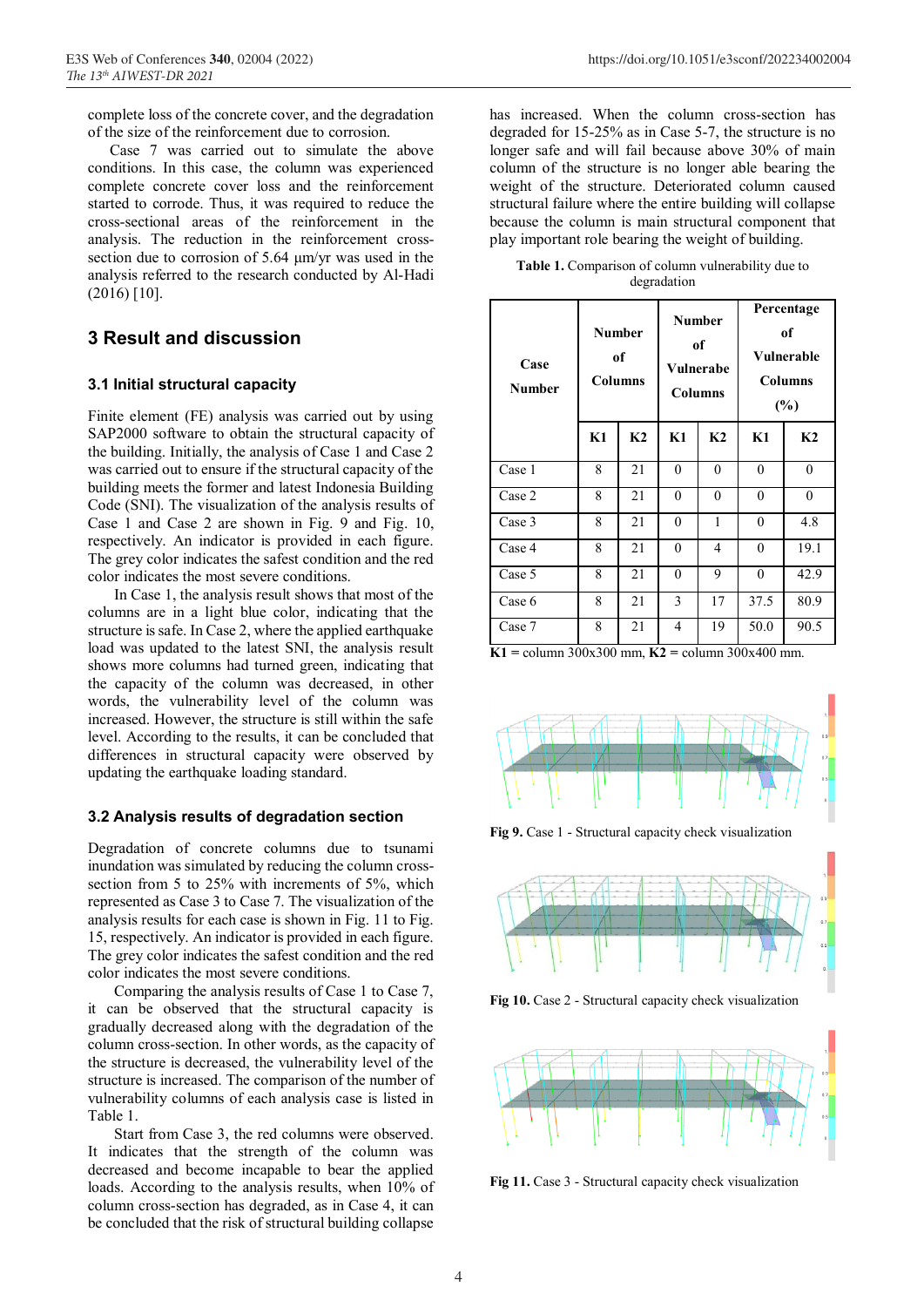

**Fig 12.** Case 4 - Structural capacity check visualization



**Fig 13.** Case 5 - Structural capacity check visualization



**Fig 14.** Case 6 - Structural capacity check visualization



**Fig 15.** Case 7 - Structural capacity check visualization

#### **3.3 Retrofitting and recommendations**

During the field survey and direct observation, it was found that most of the column on the first floor, which experienced 1.8 meter high of tsunami inundation, was degraded. Associating direct observation data and Finite Element (FE) analysis results, the columns of SMPN 6 Banda Aceh structure is classified as heavy damage.

Such conditions of the school buildings are certainly hazardous to the building users, includes students and teachers who are included in the vulnerable group on the disaster risk index. In addition, recognizing that schoolage children spend majority of their day hours at school, school buildings need to be protected from any vulnerabilities. Moreover, resilient schools are an effective means for disseminating disaster risk reduction

awareness in the communities and can provide emergency shelters immediately after disasters.

As the structural mitigation efforts, it is recommended to evaluate the condition and the function of the school buildings, as well as other public facilities. Particularly, those submerged to the tsunami inundation and unrepaired yet, since similar damage might have occurred. The capacity of the existing structure should be enhanced by applying retrofitting methods.

One of retrofitting methods for flexural columns is by adding reinforcements. This method is effectively applied to vulnerable columns so that it can increase column capacity and reduce direct shear failure.

The other retrofitting method is column jacketing. Jacketing is a method of structural retrofitting and strengthening aims to increase or restore the structural capacity of existing structures by providing wrapping sheets of additional material around the existing member. This additional material can be of several types such as concrete, steel, FRP, and composites.

In the end as the non-structural mitigation strategies, it is expected that the local government and stakeholders could develop strategies and policies, such as regular assessments to evaluate the damaged school buildings, to reduce disaster risk by knowing the vulnerability of school building earlier.

### **4 Conclusion**

The analysis result shows that most of the columns are in a light blue color at the design condition, indicating that the structure was safe. Then, for at the existing building condition, where the applied earthquake load was updated to the latest SNI (Indonesia building code), the analysis result shows more columns had turned green, indicating that the capacity of the column was decreased, in other words, the vulnerability level of the column has increased.

The degradation of concrete columns results for each case shows that the structural capacity is gradually decreased along with the degradation of the column cross-section. The capacity of the structure is decreased, and the vulnerability level of the structure is increased. The first degradation scenario, in Case 3, already shows that the strength of the column was decreased and become incapable to bear the applied loads. The worst condition starts in case 5, where 30% of the main column of the structure became unable to bear the weight of the structure. In other words, the structure is no longer safe and failure might happen at this point. As the main structural component that play important role in bearing the weight of the structure, deteriorated column caused the structural failure and the entire building might collapse.

According to the analysis results, the conditions of the school buildings are certainly hazardous to the building users, including students and teachers who are included in the vulnerable group on the disaster risk index. Therefore, structural and non-structural mitigation strategies should be done especially by the local government to reduce hazards and to increase